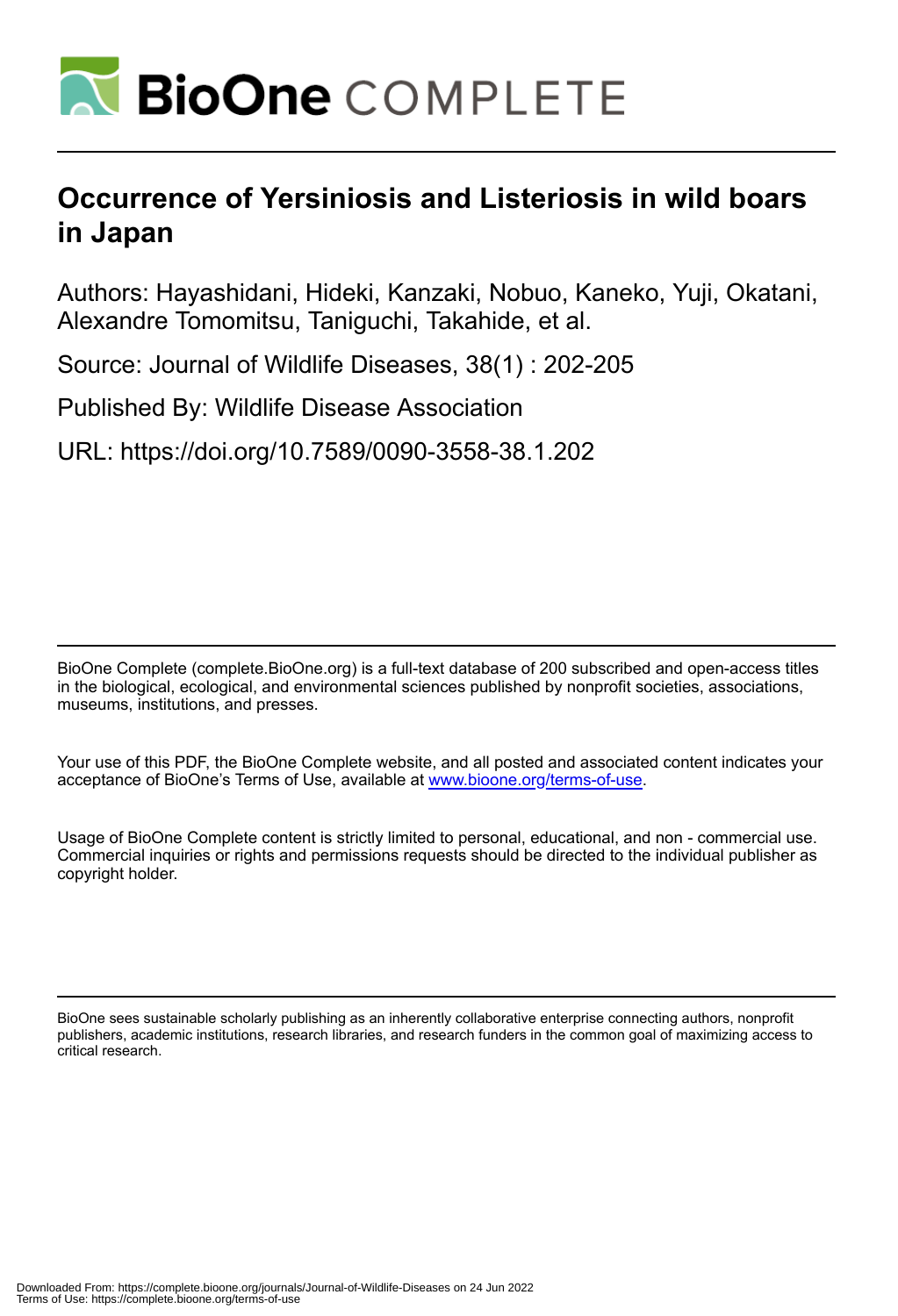## **Occurrence of Yersiniosis and Listeriosis in wild boars in Japan**

**Hideki Hayashidani,**1,3 **Nobuo Kanzaki,**<sup>2</sup> **Yuji Kaneko,**<sup>2</sup> **Alexandre Tomomitsu Okatani,**<sup>1</sup> **Takahide Taniguchi,**<sup>1</sup> **Ken-ichi Kaneko,**<sup>1</sup> **and Masuo Ogawa**1 1 Department of Veterinary Medicine and <sup>2</sup> Department of Ecoregion Science, Faculty of Agriculture, Tokyo University of Agriculture and Technology, 3-5-8 Saiwai-cho, Fuchu, Tokyo 183-8509, Japan, <sup>3</sup> Corresponding author (e-mail: eisei@cc.tuat.ac).

ABSTRACT: From December 1994 to February 1995, 131 wild boars (*Sus scrofa leucomysta*) living in a mountainous area in Japan were examined for yersiniosis and listeriosis*.* Of 131 wild boars,  $76$  (58%) were males and 55 (42%) were females. Four *Yersinia* spp. including *Y. pseudotuberculosis, Y. enterocolitica, Y. frederiksenii,* and *Y. aldovei,* were isolated from 49 (37%) of 131 wild boars. *Yersinia pseudotuberculosis* was isolated from five (4%) of 131 wild boars. All *Y. pseudotuberculosis* isolates were serotype 4b and harbored virulence plasmids. *Yersinia pseudotuberculosis* was isolated only from boars under 2-yr-old. No human pathogenic *Y. enterocolitica* was isolated. *Listeria monocytogenes* was isolated from two (1%) of the wild boars and both isolates were serotype 4b. These findings indicated that wild boar could be a reservoir of *Y. pseudotuberculosis* and *L. monocytogenes* in Japan.

*Key words:* Isolation, *Listeria monocytogenes,* occurrence, survey, *Sus scrofa* leucomysta, *Yersinia pseudotuberculosis,* wild boar.

The Japanese wild boar (*Sus scrofa leucomysta*) is widely distributed in mountainous areas in Japan. Wild boar are hunted in the winter season, from November to February. Some Japanese people prefer to consume wild animal meat as a specialty food. Kanai et al. (1997) examined retail boar meat for the presence of zoonotic bacteria and isolated species of genera such as *Yersinia, Listeria, Salmonella,* and *Erysipelothrix.* However, the occurrence of these zoonotic bacteria in natural population of wild boar has not yet been investigated. In the present study, we examined free-ranging wild boars living in Japan for the presence of *Yersinia* spp. and *Listeria* spp.

From December 1994 to February 1995, 131 wild boars were captured by a snare for human consumption in the mountainous areas of Shimane Prefecture  $(35°28'N, 133°03'E)$ , in the western area of Honshu Island, Japan. Of 131 wild

boars, 76 (58%) were males and 55 (42%) were females. After wild boars were euthanized, they were immediately dissected and their rectal contents were collected. The wild boars' ages were determined on the basis of tooth eruption and wear by the method of Hayashi et al. (1977). Feces were preserved in Cary and Blair transport medium (BBL, Cockeysville, Maryland, USA), kept refrigerated during subsequent storage, and then brought to Tokyo University of Agriculture and Technology, (Tokyo, Japan). All samples were tested within 3 days after collection. Approximately 1.0 g feces from each animal was suspended in 9.0 ml of phosphate-buffered saline (PBS; pH 7.2). The PBS suspensions were incubated at 4 C for 4 wk. According to alkali treatment method by Aulisio et al. (1980), 0.5 ml of PBS suspension was added to 4.5 ml of 0.5% KOH in 0.5% NaCl. After 1 min of exposure to alkali, 0.1 ml of sample suspension was spread onto irgasan-novobiocin agar plates (Fukushima and Gomyoda, 1991) and MacConkey agar with 1% sorbitol (Difco, Detroit, USA). All plates were incubated at 25 C for 48 hr. Colonies morphologically similar to those of *Yersinia* spp. were subcultured for biochemical examination. Identification of yersiniae was performed by the methods of Wauters et al. (1988). Serotyping of *Y. pseudotuberculosis* was accomplished by slide agglutination with rabbit O antisera against serovars 1a, 1b, 2a, 2b, 3, 4a, 4b, 5a, 5b, and 6 prepared according to the methods of Tsubokura et al. (1970). *Yersinia pseudotuberculosis* strains used for immunization and absorption were provided by M. Tsubokura (Tottori University, Tottori, Japan). Serotyping of *Y. enterocolitica* strains was accomplished using slide agglutination with commercial rabbit an-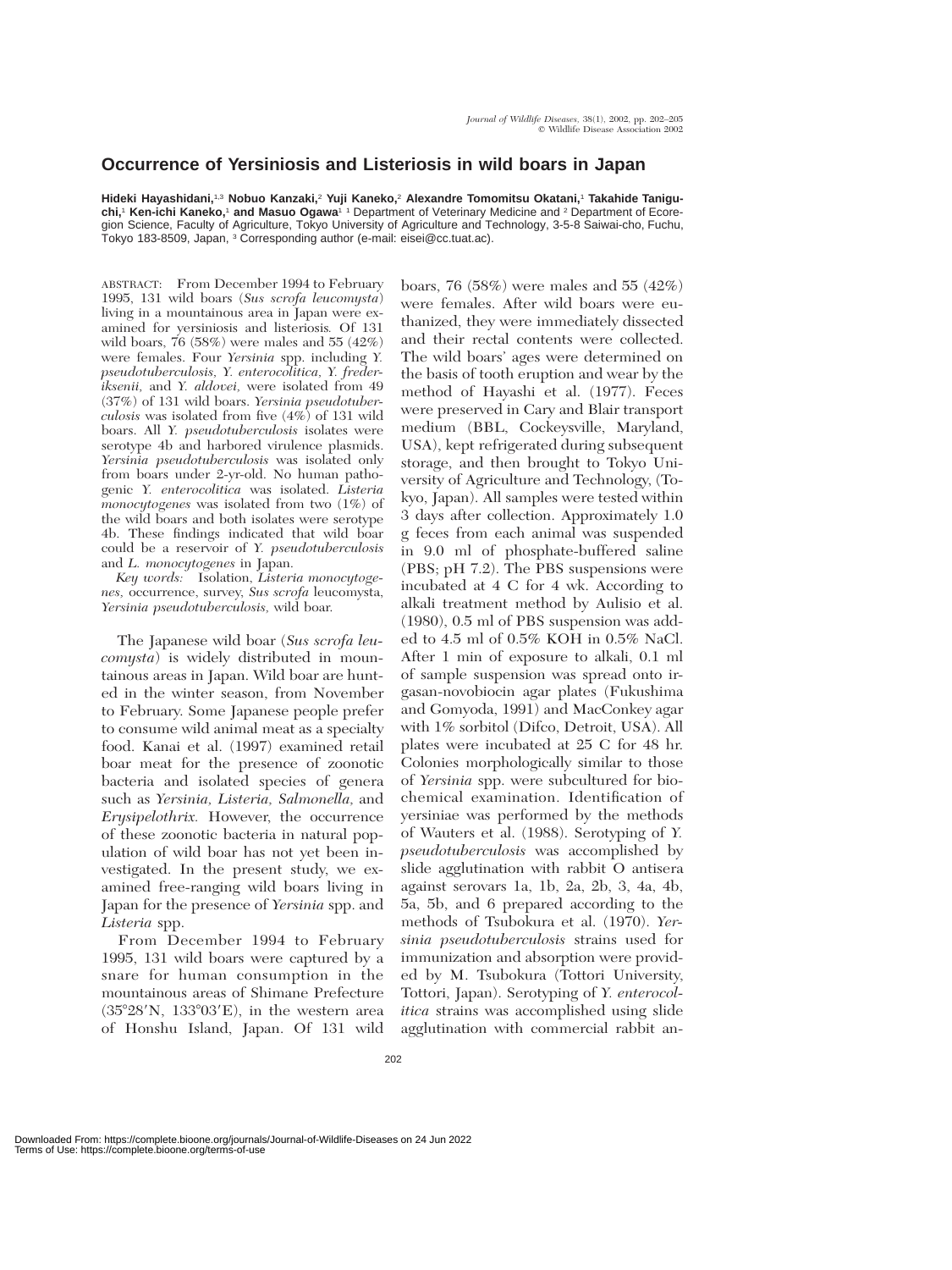| Age (year) | Number of<br>animals<br>examined | Number of Yersinia isolates $(\%)$ |                                         |                                |                       |            |
|------------|----------------------------------|------------------------------------|-----------------------------------------|--------------------------------|-----------------------|------------|
|            |                                  | Total                              | Y. pseudo-<br>tuberculosis <sup>a</sup> | Y. enterocolitica <sup>b</sup> | Y. frederi-<br>ksenii | Y. aldovei |
| $0 - 1$    | 16                               | 8(50)                              | 2(13)                                   | 6(38)                          | 1(6)                  | 1(6)       |
| $1 - 2$    | 49                               | 20(41)                             | 3(6)                                    | 16(33)                         | 4(8)                  | 2(4)       |
| $2 - 3$    | 31                               | 8(26)                              | 0(0)                                    | 8(26)                          | 2(7)                  | 1(3)       |
| $3 - 4$    | 11                               | 2(18)                              | 0(0)                                    | 2(18)                          | 0(0)                  | 0(0)       |
| >4         | 4                                | 1(25)                              | 0(0)                                    | 1(25)                          | 0(0)                  | 0(0)       |
| Unknown    | 20                               | 8(45)                              | 0(0)                                    | 8(40)                          | 0(0)                  | 0(0)       |
| Total      | 131                              | 47 $(36)^c$                        | 5(4)                                    | 41(31)                         | 7(5)                  | 4(3)       |

TABLE 1. Isolation of *Yersinia* spp. from wild boars by age.

<sup>a</sup> All *Y. pseudotuberculosis* isolates were serotyped as 4b.

<sup>b</sup> No human pathogenic *Y. enterocolitica* was isolated.

<sup>c</sup> Of 47 *Yersinia*-positive samples, two samples yielded three different species, six had two species, and 39 had one species.

tisera against O3, O5, O8, and O9 (Denkaseiken Company, Tokyo, Japan). All isolates identified as *Y. pseudotuberculosis* and *Y. enterocolitica* were subjected to the autoagglutination test (Laird and Cavanaugh, 1980), were examined for calcium dependency at 37 C on magnesium oxalate agar (Gemski et al., 1980), and were tested for the presence of the virulence plasmid by using the modified method of Kado and Liu (1981). In brief, bacterial cells were grown overnight in 5 ml of brain heart infusion broth at 25 C, harvested by centrifugation, and resuspended in 1 ml of TAE buffer (40 mM Tris-acetate, 2 mM EDTA, pH 7.9). The cells were then lysed by the addition of 2 ml of freshly prepared lysing solution (3 g SDS, 0.6 g Tris, 6.4 ml 2N NaOH in 100 ml of distilled water), incubated at 55 C for 1 hr, followed by 6 ml phenol-chloroform (1:1, V/V). After centrifugation, the supernatant was subjected to agarose gel electrophresis for plasmid DNA screening and size-determination.

Isolation of *Listeria* was performed after incubation at 4 C for 4 wk as described above. A loopful of suspension was plated on Palcam agar (Merck, Darmstadt, Germany) and Oxford agar (Oxoid, Basingstoke, UK). All plates were incubated at 37 C for 48 hr. Colonies morphologically similar to those of *Listeria* spp. were subcultured for biochemical examination. Identification of *Listeria* spp. to the genus level relied on Gram staining, catalase pro-

duction, umbrella-shaped motility at 25 C, esculin hydrolysis, and nitrate reduction. Species were determined by using the fermentation of D-xylose, L-rhamnose, and D-mannitol and the CAMP test with *Staphylococcus aureus* and *Rhodococcus equi.* Serotyping of *L. monocytogenes* isolates was accomplished using antisera according to Seeliger and Jones (1986). *L. monocytogenes* strains for serotyping were provided by Tokyo Metropolitan Research Laboratory of Public Health (Tokyo, Japan).

*Yersinia pseudotuberculosis, Y. enterocolitica, Y. frederiksenii,* and *Y. aldovei,* were isolated from 47 (36%) of 131 wild boars (Table 1). No recognized human pathogenic *Y. enterocolitica* was isolated. Five *Y. pseudotuberculosis* isolates were serotype 4b. All *Yersinia pseudotuberculosis* isolates showed positive reactions for virulence-associated properties, such as calcium dependency and autoagglutination, and harbored a 40- to 50-mDa virulence plasmid.

*Listeria* spp. were isolated from two  $\langle 2\% \rangle$  of 131 boars. Both isolates were identified as *L. monocytogenes* serotype 4b. One was isolated from a 1 to 2-yr-old boar and the other was isolated from a boar of unknown age.

Although *Y. pseudotuberculosis* and *L. monocytogenes* have been detected from wild animals and birds (Lovett, 1989; Schiemann, 1989), neither zoonotic bac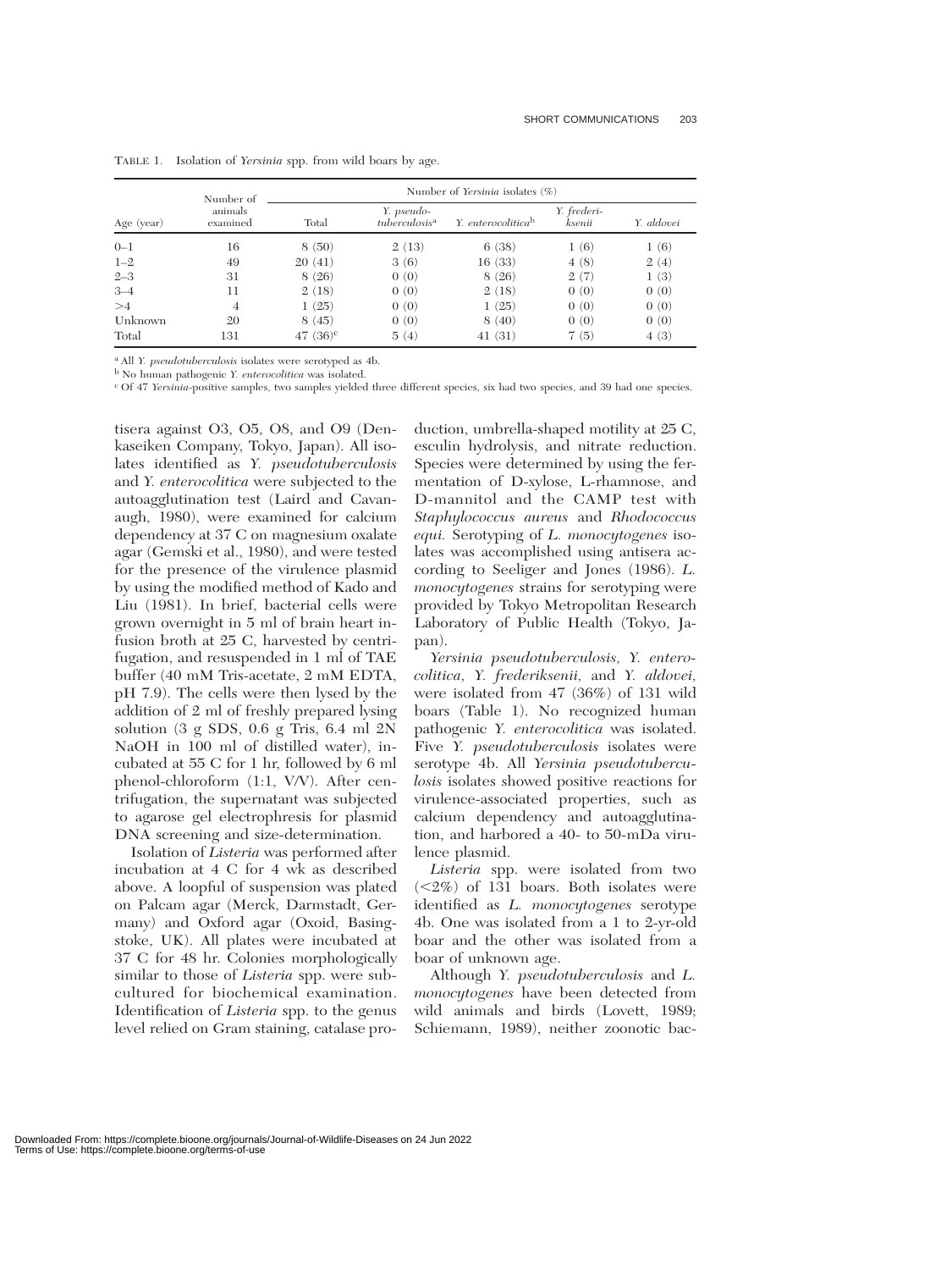teria had ever been isolated from a wild boar living in Japan prior to this study. Wild Japanese boars, therefore, may harbar *Y. pseudotuberculosis* and *L. monocytogenes.*

*Yersinia pseudotuberculosis* is known to be a foodborn pathogen and has been isolated from numerous domestic and freeliving animals (Schiemann, 1989; Tsubokura et al., 1989). In Japan, *Y. pseudotuberculosis* has been isolated from wild animals such as raccoon dogs (*Nyctereutes procyonoides*), Japanese deer (*Cervus nippon*), Japanese hare (*Lepus brachyurus*), Japanese marten (*Martes melampus*), large Japanese field mice (*Apodemus speciosus*), and black-faced buntings (*Emberiza spodocephala*) (Fukushima et al., 1990; Fukushima and Gomyoda, 1991; Hamasaki et al., 1989). The prevalence of *Y. pseudotuberculosis* from the wild boars in the present study is relatively high. Fukushima et al. (1987) reported that the predominant *Y. pseudotuberculosis* serotype isolated from human patients in Shimane prefecture, was 4b. This is the same area where the wild boars were captured, and all were *Y. pseudotuberculosis* serotype 4b. Therefore, wild boars could be a national reservoir of *Y. pseudotuberculosis* in this area.

*Yersinia pseudotuberculosis* was isolated only from boars 2-yr-old. Sato and Komagane (1991) reported that children are more sensitive to *Y. pseudotuberculosis* than adults. Fukushima (1991) determined that young large Japanese field mice are more sensitive to *Y. pseudotuberculosis* than are adult mice. Young wild boar may be more important carrier of *Y. pseudotuberculosis* than the older animals.

*Listeria monocytogenes* was isolated at a high rate from pork by Johnson et al. (1990). Kanai et al. (1997) reported that *L. monocytogenes* from five (5.0%) of 100 samples of raw retail boar meat. Of five *L. monocytogenes* isolates in their investigation, three were serovar 1/2c and two were 4b. The same serovars were isolated from retail boar meat and boar feces. Thus, *L. monocytogenes* contaminated retail wild

boar meats may have originated from freeranging wild boars. However, the infectivity and pathogenicity of *L. monocytogenes* from wild boar is unknown. Because wild boars harbored *Y. pseudotuberculosis* and *L. monocytogenes* at a relatively high rate, appropriate care should be taken in slaughter and handling of wild boar meat.

## **LITERATURE CITED**

- AULISIO, C. C. G., I. J. MEHLMAN, AND A. C. SAND-ERS. 1980. Alkali method for rapid recovery of *Yersinia enterocolitica* and *Yersinia pseudotuberculosis* from foods. Applied and Environmental Microbiology 39: 135–140.
- FUKUSHIMA, H. 1991. Susceptibility of wild mice to *Yersinia pseudotuberculosis* and *Yersinia enterocolitica*. Zentralblatt für Bakteriologie 275: 530– 540.
- , AND M. GOMYODA. 1991. Intestinal carriage of *Yersinia pseudotuberculosis* by wild birds and mammals in Japan. Applied and Environmental Microbiology 57: 1152–1155.
- -, AND S. KANEKO. 1990. Mice and moles inhabitaing mountainous areas of Shimane Peninsula as source of infection with *Yersinia pseudotuberculosis.* Journal of Clinical Microbiology 28: 2448–2455.
- , K. HOSHINA, R. NAKAMURA, Y. ITO, AND M. GOMYODA. 1987. Epidemiological study of *Yersinia enterocolitica* and *Yersinia pseudotuberculosis* in Shimane Prefecture, Japan. Contributions to Microbiology and Immunology 9: 103– 110.
- GEMSKI, P., J. R. LAZERE, AND T. CASEY. 1980. Plasmid associated with pathogenicity and calcium dependency of *Yersinia enterocolitica.* Infection and Immunity 27: 682–685.
- HAMASAKI, S., H. HAYASHIDANI, K. KANEKO, M. OGAWA, AND Y. SHIGETA. 1989. A survey for *Yersinia pseudotuberculosis* in migratory birds in coastal Japan. Journal of Wildlife Diseases 25: 401–403.
- HAYASHI, Y., T. NISHIDA, AND K. MOCHIZUKI. 1977. Sex and age determination of the Japanese wild boar (*Sus scrofa leucomystax*) by the lower teeth. Japanese Journal of Veterinary Science 39: 165– 174.
- JOHNSON, J. L., M. P. DOYLE, AND R. G. CASSENS. 1990. *Listeria monocytogenes* and other *Listeria* spp. in meat and meat products. Journal of Food Protection 53: 81–91.
- KADO, C. I., AND S. T. LIU. 1981. Rapid procedure for detection and isolation of large and small plasmids. Journal of Bacteriology 145: 1365– 1373.
- KANAI, Y., H. HAYASHIDANI, K. KANEKO, M. OGAWA, T. TAKAHASHI, AND M. NAKAMURA. 1997. Oc-